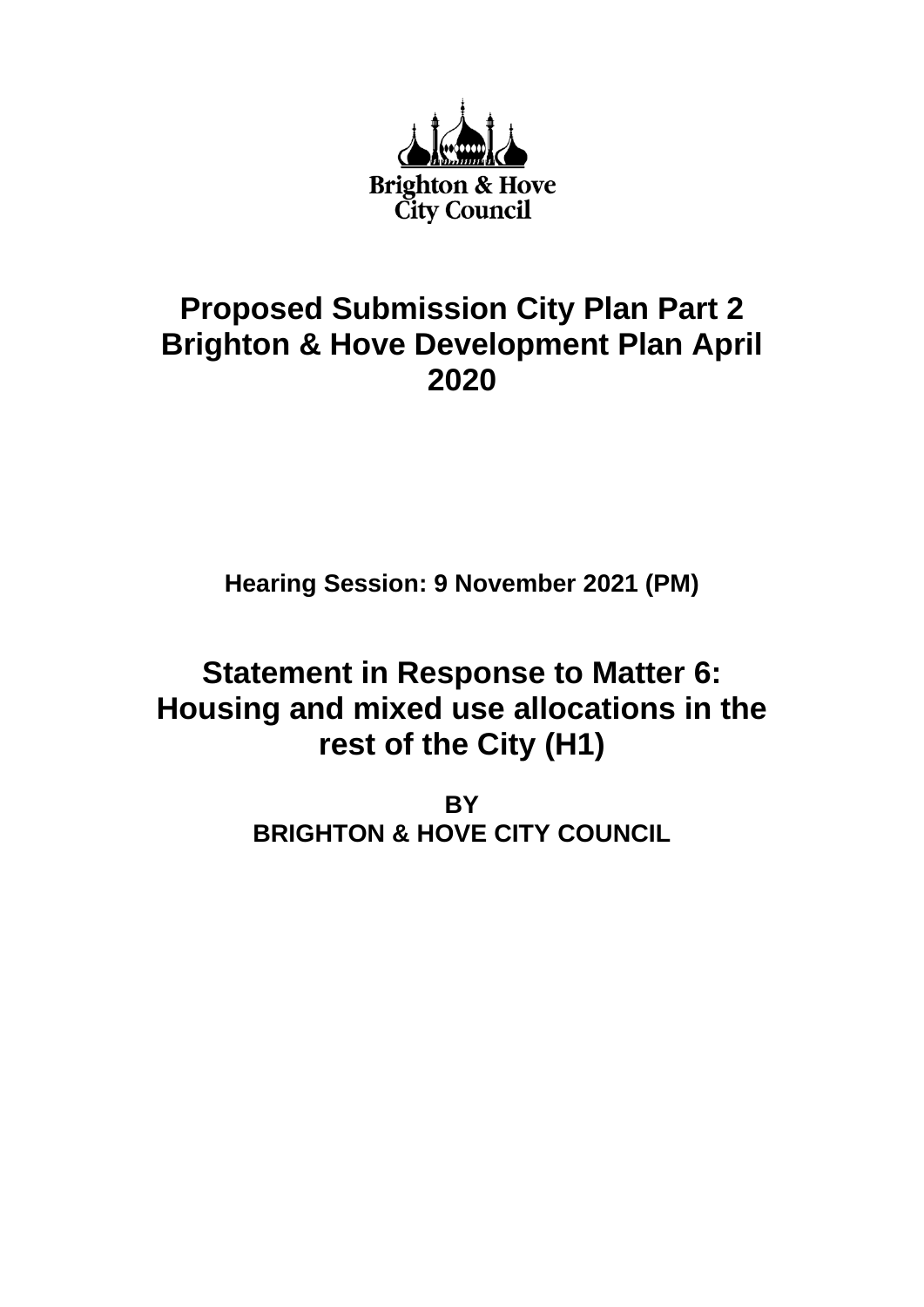## **List of Abbreviations**

CPP1 - City Plan Part 1 CPP2 – City Plan Part 2 HE – Highways England HELA – Housing and Employment Land Assessment NPPF - National Planning Policy Framework PBSA – Purpose Built Student Accommodation RSA – Road Safety Audits SA - Sustainability Appraisal SHLAA – Strategic Housing Land Availability Assessment SoCG – Statement of Common Ground SRN – Strategic Road Network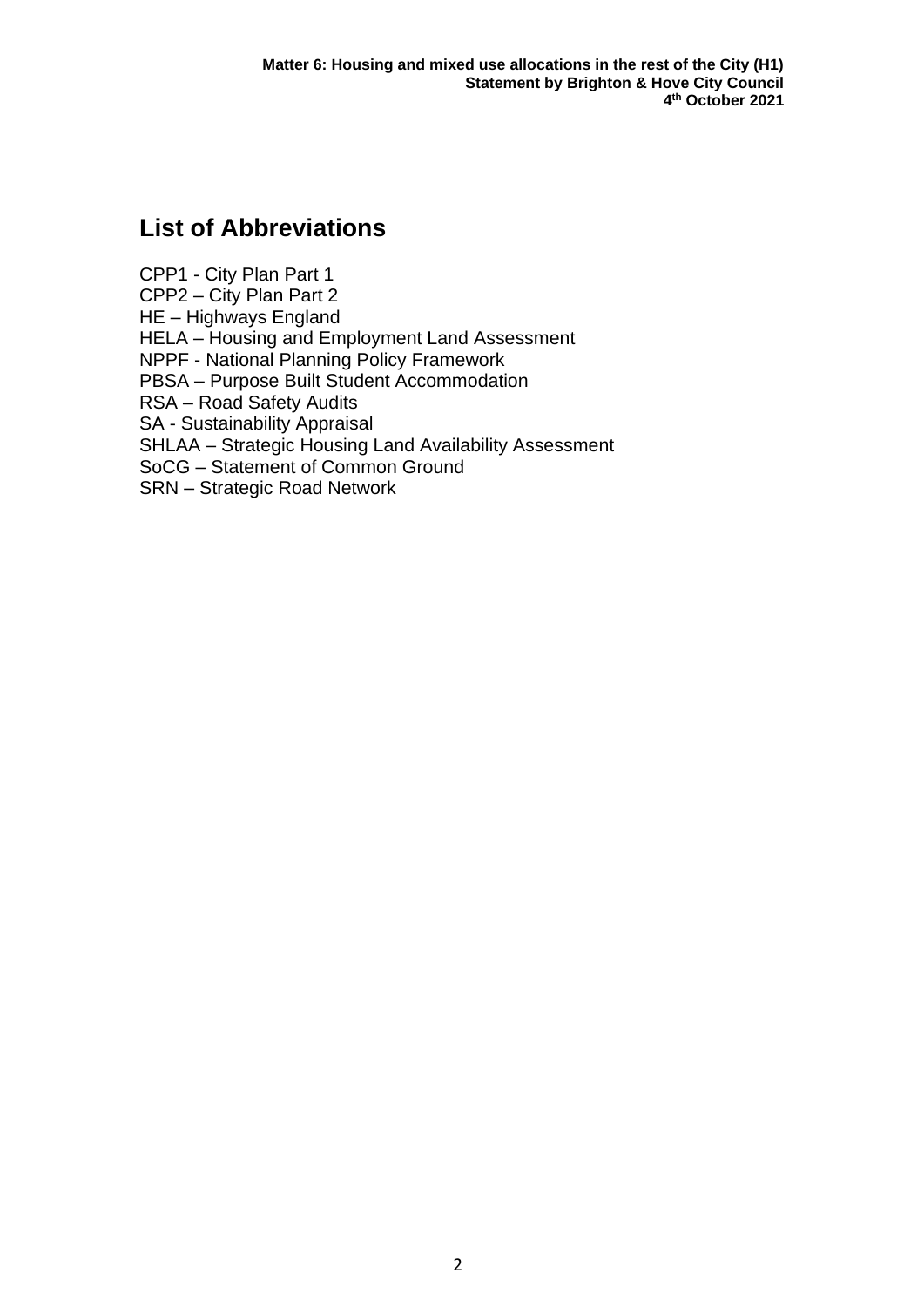#### **Issue 1 Housing site allocations (Table 6)**

**Former St Aubyn's School Land between Marine Drive and rear of 2-18 The Cliff 25 Ditchling Rise/rear of 57-63 Beaconsfield Road 60-62 & 65 Gladstone Place 76-79 & 80 Buckingham Road 87 Preston Road Eastergate Road Garages Land between Manchester Street/Castle Street Preston Park Hotel George Cooper House Old Ship Hotel (garage) Saunders Glassworks 2-16 Coombe Road Outpatients Dept Royal Sussex Hospital Whitehawk Clinic Buckley Close Garages Former playground, Swanborough Drive Former Hollingbury Library 29-31 New Church Road 189 Kingsway Hove Kings House, Grand Avenue Victoria Road Former Housing Office (adjacent Portslade Town Hall) Land at corner of Fox Way and Foredown Road Smokey Industrial Estate (Corner of Church Road, Lincoln Road and Gladstone Road) Land south of Lincoln Street Cottages Hove Sorting Office Former Belgrave Centre and ICES, Clarendon Place Portslade Wellington House**

#### **Issue 2 Mixed use housing site allocations (Table 7)**

**City College, Pelham Tower (and car park) 71-76 Church Street Post Office site, 62 North Road 27-31 Church Street Former Dairy Crest Site, 35-39 The Droveway Kingsway/Basin Road North Prestwich House, North Street Regency House, North Street Former Flexer Sacks, Wellington Road Church Road/Wellington Road/St Peter's Road Station Road site Portslade**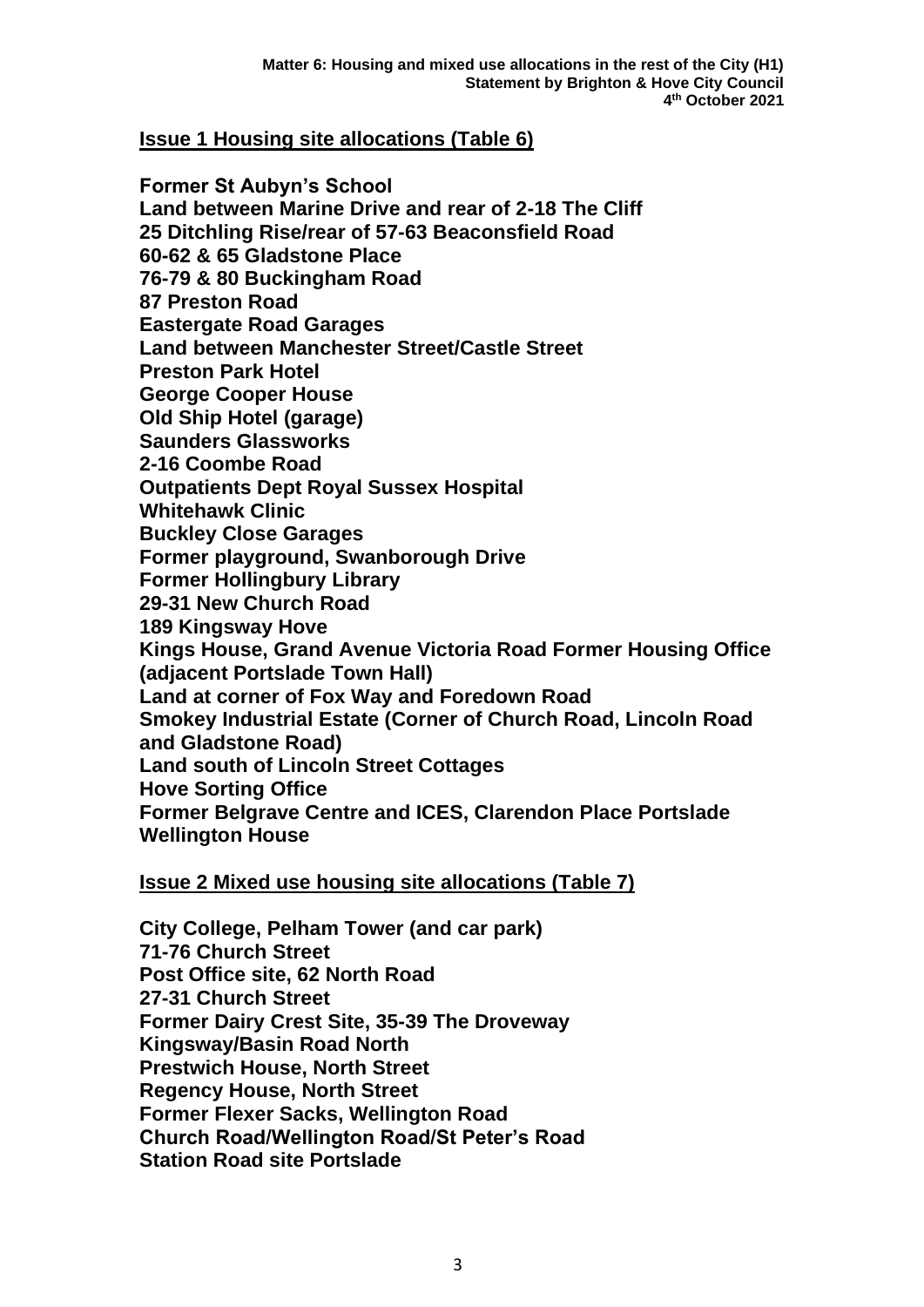**The Council is requested to address the following questions for each of the proposed allocations. For those sites where representations have been made, the Council should respond to the particular issue(s) raised. In doing this any updated information regarding the planning and development status of the sites should be included.**

Note: Due to the number of sites allocated within this policy and the word limit restriction it is not possible to answer the six questions dealing with each site individually. The answers below apply to all sites proposed for allocation. Where site-specific issues were raised during the Regulation 19 consultation, these are addressed in the inspector's site-specific questions below. A table detailing the current planning and development status of all sites is included in Appendix 1.

### **Q1. Are the housing and mixed use housing allocations appropriate and justified in light of the potential constraints, infrastructure requirements and adverse impacts?**

1. All site allocations in Policy H1 have been assessed using a site appraisal methodology based on sustainability objectives set out in TP07 Site Allocations Topic Paper. They are relatively small-scale, mainly previously developed sites which do not have significant constraints preventing the principle of development.

#### **Q2. Has the cumulative impact of development on proposed site allocations included in sites H1 and H2 been reflected within the strategic transport modelling? Have Highways England's concerns been overcome? What is the timescale for the expected SoCG on this matter?**

- 2. This issue was raised by Highways England (HE)<sup>1</sup> in their representation (180) at the Draft CPP2 stage (Regulation 18).
- 3. For context, a series of proposed amendments for junctions on the Strategic Road Network (SRN) were agreed by the Council and HE during the production of CPP1 in order to ensure that the effect of the proposed level of development in the plan could be accommodated by the SRN. It should be noted that the role of CPP2 is to support the implementation and delivery of CPP1. It does not significantly increase the level of planned development in the city.
- 4. The council has been engaged in lengthy, ongoing dialogue with HE regarding their representation and the modelling of proposed junction mitigation measures. This process is set out in the TP03 Transport Topic Paper.

<sup>&</sup>lt;sup>1</sup> Now known as National Highways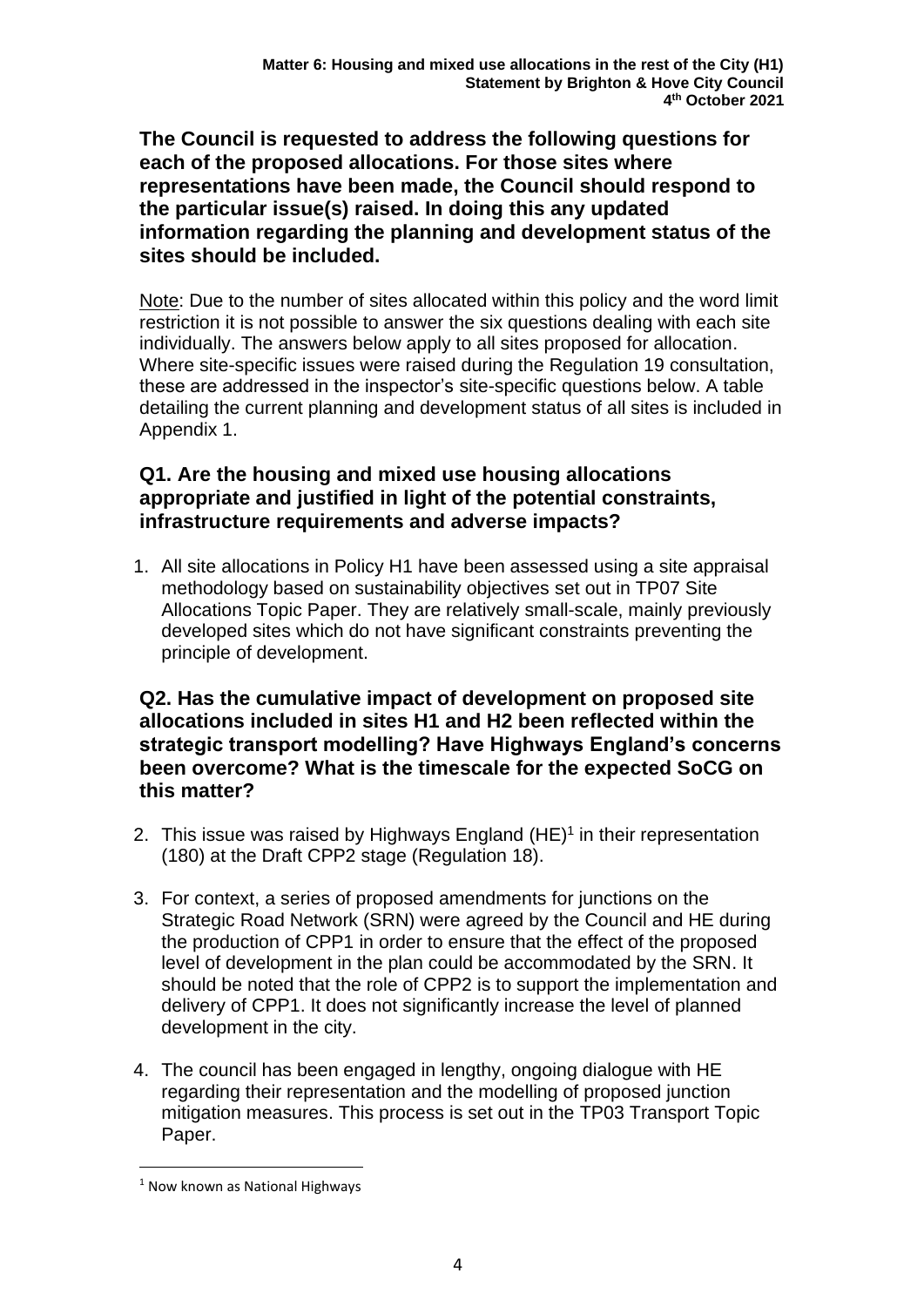- 5. A key outcome from the most recent council submission to HE was confirmation that the outputs from the highway capacity models could be considered robust for the purposes of determining the expected impacts on the SRN as a result of the CPP2 site allocations and the tested junction mitigation schemes. However, there are some remaining points to address regarding the performance of the proposed mitigations for Junctions 3 (Carden Avenue) and 4 (Patcham Interchange)
- 6. The council is confident that the assessment of development trips and modelling work undertaken by its consultant Systra provides robust evidence. Feasible junction designs have been provided for all junctions which can provide satisfactory mitigation of the traffic impacts of the CPP2 development proposals on the SRN. Significantly, the junction performance levels are generally improved compared to those previously assessed and agreed by HE as part of the CPP1 process. However, as full agreement with HE has not been secured, the parties agreed to prepare a Statement of Common Ground (SoCG) to set out where agreement has been reached and the outstanding matters not yet resolved. A draft SoCG was sent to HE in August 2021 but no response has yet been received.
- 7. HE has also requested Road Safety Audits (RSAs) for the proposed junction mitigations. The council sought approval from HE in July 2021 for the brief for this work and for the proposed auditors, in line with national guidance (GG119), and has made follow up enquiries but has yet to receive a response. It has therefore not been possible to commence this work. It is the council's intention to instruct the auditors as soon as HE approve the audit brief. The council wishes to complete the RSAs swiftly so that the relevant outcomes can be included in the final SoCG and reported to the inspector.

### **3. Are the site boundaries appropriate? Is there any justification for amending the boundaries? Are there any significant factors that indicate that any sites/parts of sites should not have been allocated?**

8. Yes, the site boundaries are largely defined by the physical boundaries of each site and/or land ownership. They reflect the boundaries of sites promoted by landowners and developers through the 'call for sites' exercise and/or identified in ED15 Strategic Housing Land Availability Assessment (SHLAA). The Council does not consider there is justification for amendments to the proposed allocation boundaries and no representations have been made requesting any boundary amendments.

#### **4. Are the sites viable and deliverable? Is there any risk that site conditions and constraints might prevent development or adversely affect viability and delivery?**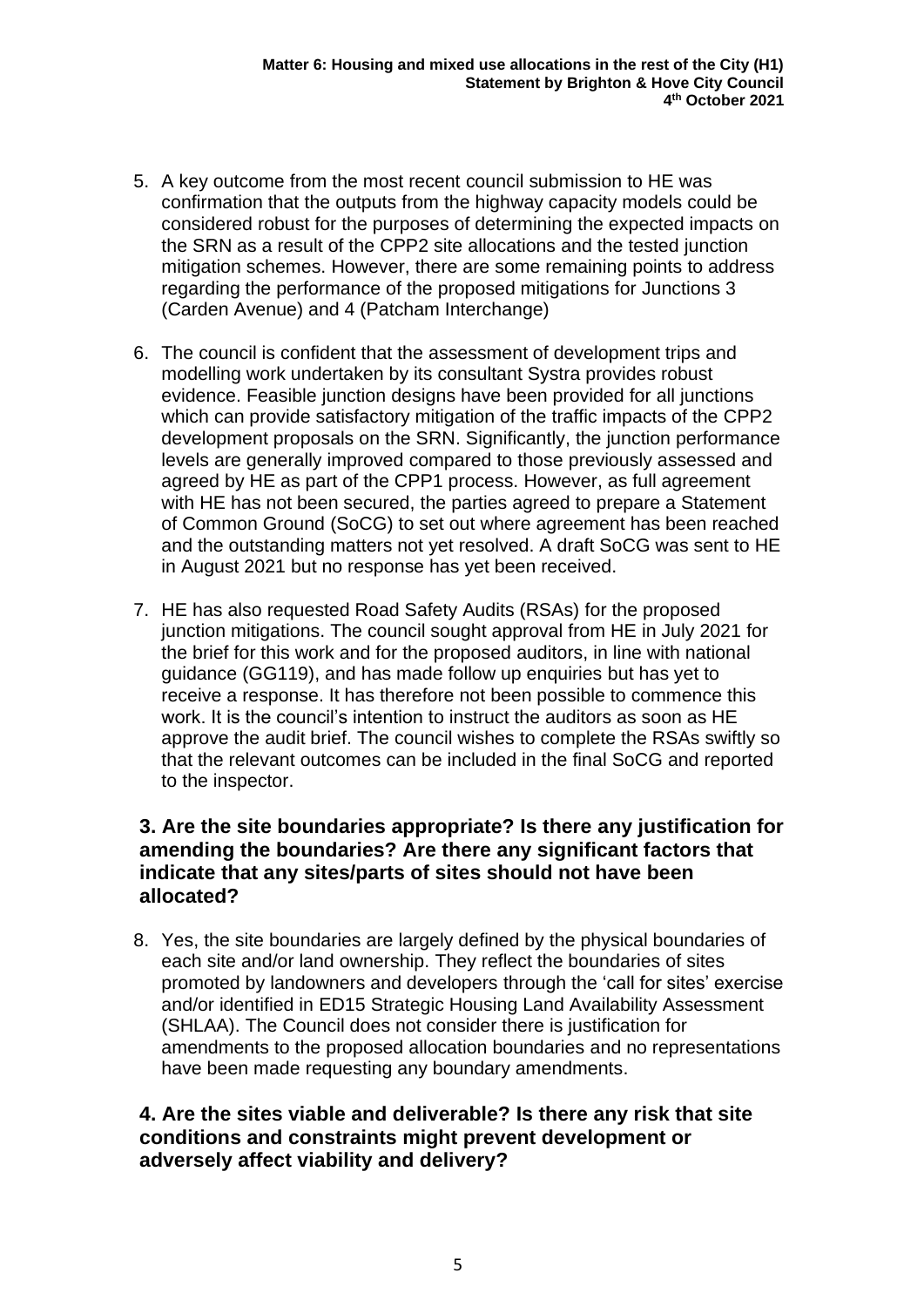- 9. The council is not aware of any evidence to suggest the sites are not viable and deliverable. Sites that were considered likely be undeliverable during the plan period were excluded during the site allocation process and not allocated. Landowners of some sites where the council was uncertain were contacted directly to ascertain availability. Letters were sent to all landowners at each stage of consultation during the plan preparation process to inform them of the proposed allocation of their site and to request comments. A landowner representation (248) was received at the Regulation 19 stage indicating that 2-16 Coombe Road was not available within the plan period and it is therefore proposed to delete it from the policy through MM102.
- 10.The council is not aware of any particular constraints that might prevent development on any of the sites. The policy includes indicative figures for the delivery of residential units on each site which allows for some flexibility to ensure viability once detailed design work is undertaken.
- 11.A sample of twenty sites considered for allocation was subject to independent assessment in the ED17 Housing and Employment Land Assessment 2017 (HELA) as a check on the process undertaken by the council. This is explained in ED17 part 4, with the assessments themselves set out in Appendix 1 of the document.

#### **5. How were the site capacities determined? What assumptions have been made? Are these justified? What is the expected timescale and rate of development and is it realistic?**

- 12.Site capacities are based on the size of sites and typical densities in the surrounding area, adjusted where necessary to take account of officer knowledge of sites including relevant constraints, previous planning applications, the recommendations in EL17, and information submitted by landowners.
- 13.Projected development rates and timescales are based on the ED15 SHLAA Update 2020 as explained in Matter Statement 3 Q5. An update on the planning status and anticipated delivery timescale for each of the sites in the policy is set out below in Appendix 1 and also included in BHCC05. Several sites proposed for allocation have been developed during the plan preparation period (as evidenced by MM104 which seeks to delete those which are substantially complete) and several more are under construction or have planning permission. It is considered that all sites are deliverable within the plan period and that the allocations are justified.

#### **6. What benefits would the proposed development bring? What are the potential adverse impacts of developing the site and how might they be mitigated?**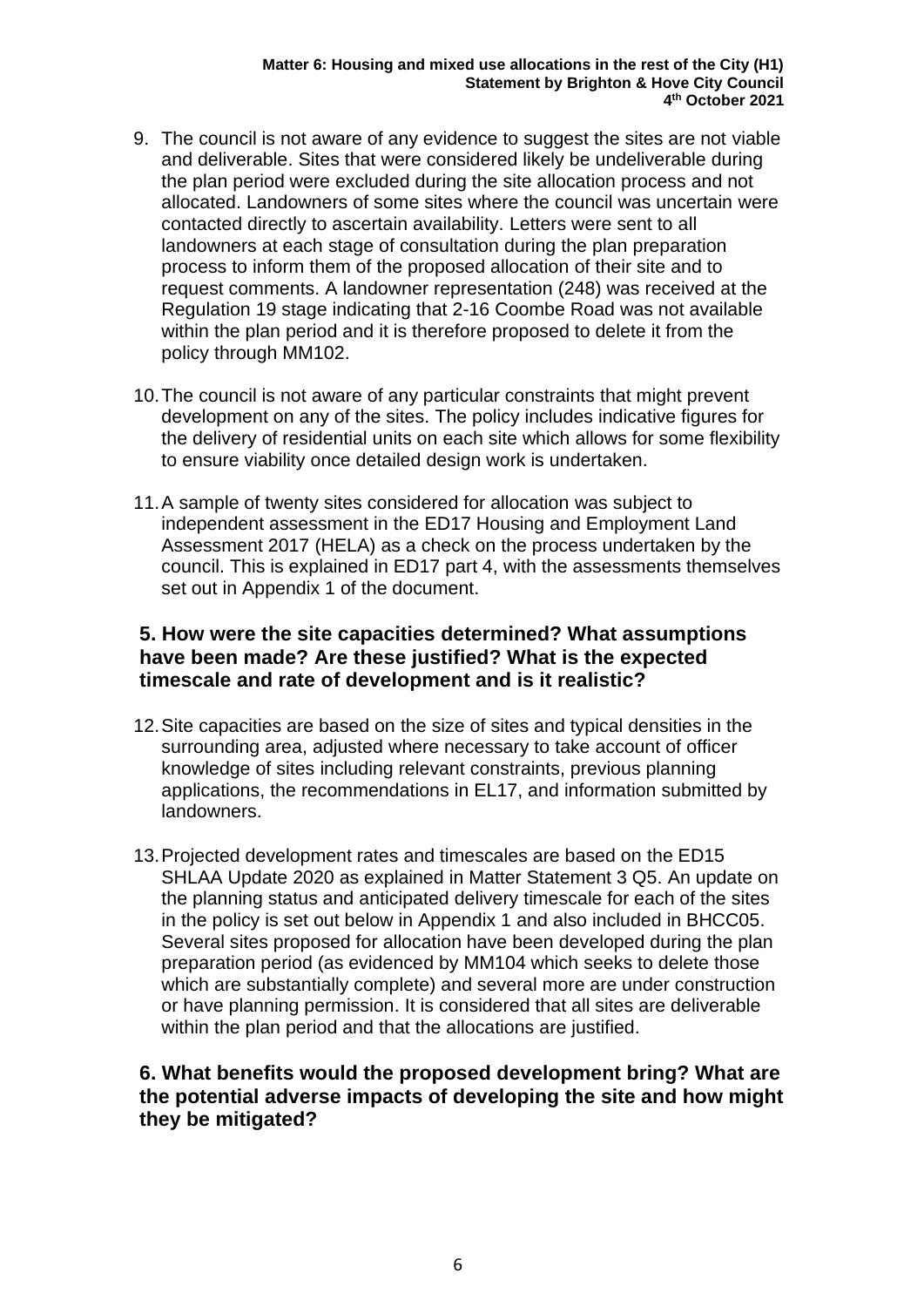14.The potential benefits and adverse impacts of Policy H1 and proposed allocations have been considered in detail through the Sustainability Appraisal (SA) as set out in SD05a section 5.8, Appendix F2 Site Assessments and Appendix G Housing Allocations Policies. The policy is considered to have significant positive impacts for housing and positive impacts in terms of making best use of land, improving water quality, climate change mitigation, social equalities and community safety. Adverse impacts of developing the sites can be mitigated through application of the CPP2 detailed development management policies.

#### **7. Are the detailed policy requirements for each site, effective, justified and consistent with national policy? Do they adequately address all issues/concerns in relation to each site?**

- 15.The employment floorspace requirements for sites set out in Table 7 respond to the policy requirement in CPP1 Policy CP3 to seek opportunities for additional B use class employment / mixed use allocations to meet identified outstanding requirements (see BHCC01 Council's response to Inspector's Note 1, Appendix 2 and council's response to Matter 4 Q2). The sites in Table 7 are were considered suitable for mixeduse development in the site appraisal proformas included in TP07, Appendix 3.
- 16.The sites proposed in H1 are relatively small-scale allocations mainly on previously developed land. Other policies in CPP1 and CPP2 will ensure that any issues arising from development proposals will be adequately addressed and it is not considered necessary to add further detail to this policy. Specific additional criteria have been included for some sites following a representation from Southern Water and are considered justified and effective.

### **8. Would the Modifications proposed by the Council address any shortcomings?**

17.Yes, the proposed modifications MM101-MM107 will ensure the policy is effective by removing references to now outdated use classes, deleting sites that are either developed or unavailable, and adding proposed allocations for two further suitable sites.

**9. Are the detailed policy requirements for each site, effective, justified and consistent with national policy? Do they adequately address all issues/concerns in relation to each site? In the absence of a floorspace figure for employment uses, in some cases, would those site allocations be effective? Should the housing and other uses required on each site be stated as a minimum?**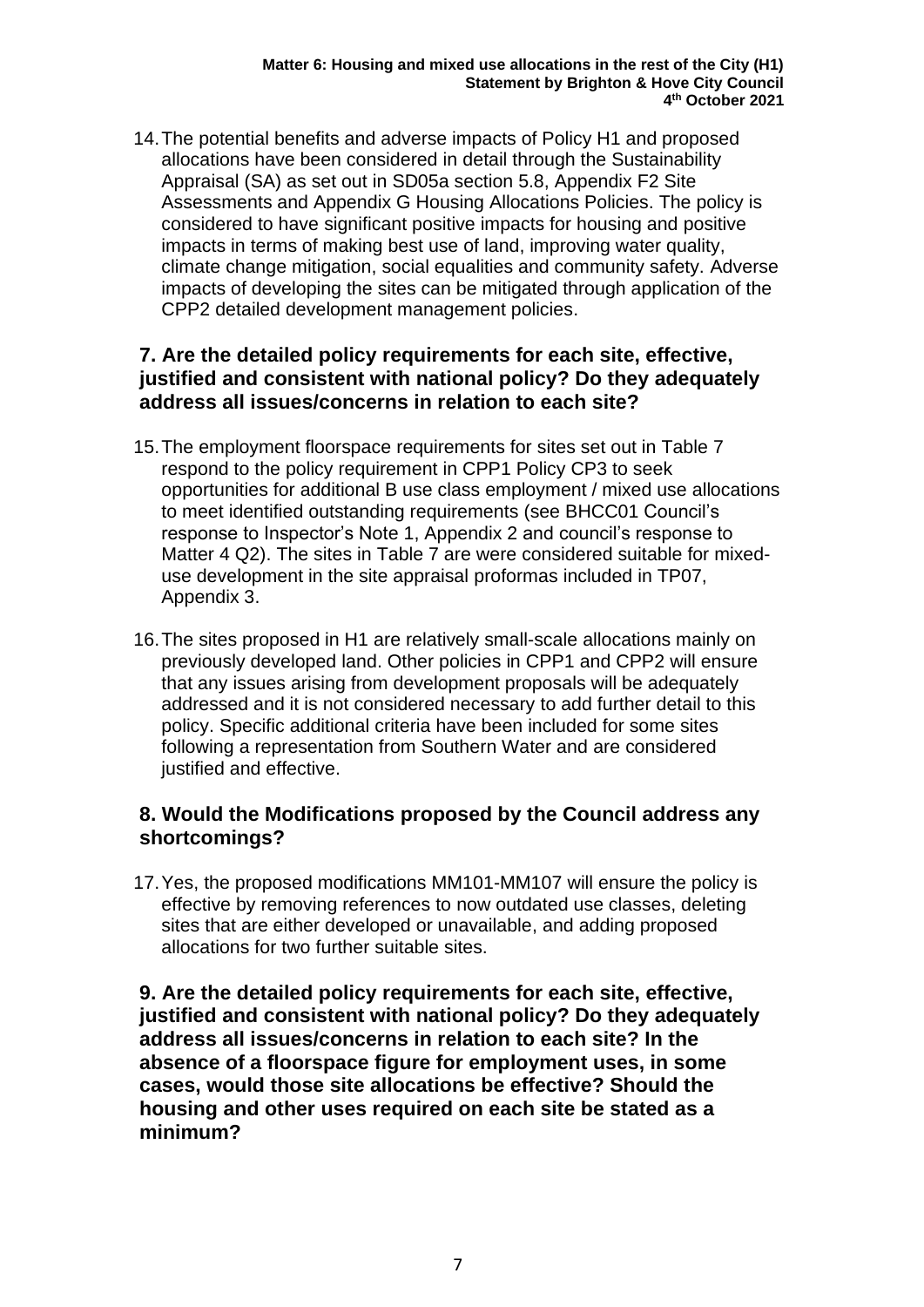- 18.The first two parts of this question are addressed in the response to Question 7 above.
- 19.Floorspace figures for employment uses are absent only for sites in Table 6 of the policy. For these sites the permitted additional uses are not a policy requirement for new development but are intended to allow for additional flexibility, reflecting the site location and opportunities to create active street frontages. Mixed-use site allocations in Table 7 do set minimum requirements for employment use, either by indicating that certain floors of a new development should be used for employment or through a specific floorspace figure.
- 20.The H1 site allocations are indicative recognising that detailed design considerations at the planning application stage will ultimately inform development proposals and because other considerations (e.g. mix of uses, land contamination) also need to be addressed. The policy's flexibility supports higher figures where appropriate. In addition, Policy DM19 requires the development potential of sites to be maximised with densities optimised.

#### **10.Given that a number of sites are proposed to be deleted from Table 6 and 7, either as they are not going to be available or are substantially complete, would it be necessary, for the purposes of soundness, to include other sites? If so which ones and why?**

- 21.The deletion from the Plan of sites that are substantially complete will not affect the overall amount of residential development over the plan period, as set out in TP06 Housing Delivery Topic Paper. Only one site is proposed for deletion due to non-availability (MM102) which reduces the planning housing delivery by 33 units.
- 22.The council has considered the merits of additional sites proposed through representations at the Regulation 19 stage (see TP07 page 13, paragraphs 4.15–4.16 and Table 6). These sites have been assessed through the same process used for the existing H1 allocations. Two additional sites are proposed for allocation in MM103, providing an indicative 54 further residential units.
- 23.The site allocation process has not involved selecting between sites. All sites considered suitable for allocation have been allocated, as described in the answer to Matter 2, Issue 2. The council is therefore not aware of further sites which meet the criteria for allocation (i.e. suitable and available for development with a capacity of 10 or more units) which could be included as further site allocations.

#### **Please address 1-6 above in relation to any additional sites proposed by the Council.**

**Additional site specific questions are as follows:**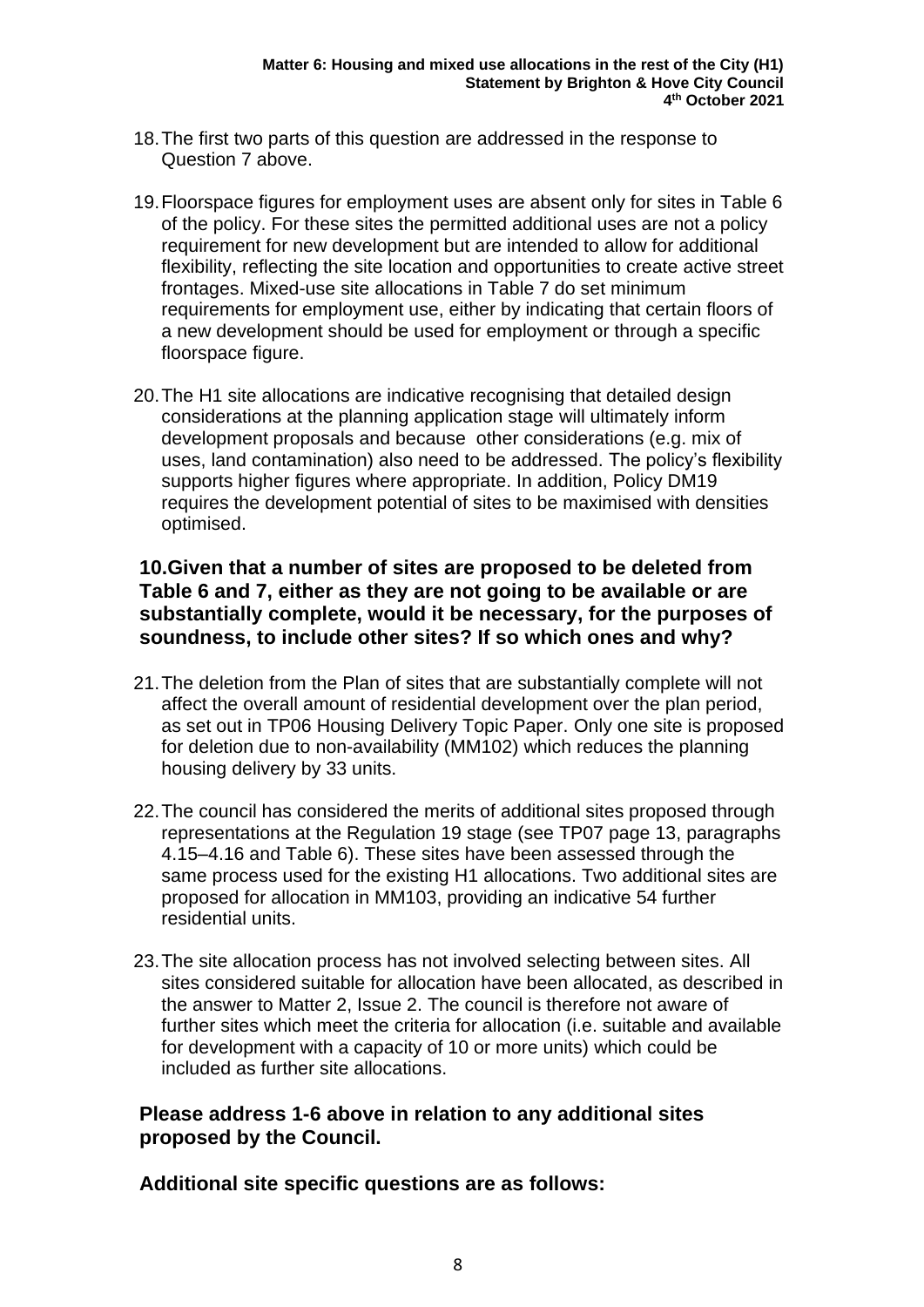**Land between Marine Drive and rear of 2-18 The Cliff: The requirement for compliance with policies CP10 and DM37 to mitigate any adverse impacts on designated sites and provide biodiversity net gains is noted. However, how have the impacts of development on this Local Wildlife Site been taken into account?**

- 24.The site was proposed for allocation in the CD16 Draft CPP2 Regulation 18 for 16 units. This figure was based on a previous low-density permission on the site (BH2005/01322/OA) which has not been implemented. Representations were received raising concerns about the impact of development on the Local Wildlife Site (BH66 Cliff Road Paddock).
- 25.The council considers that development is achievable on part of the site without causing a significant negative effect on the designated LWS.However in response to the concerns raised in representations the indicative number of residential units was reduced from 16 to 10 dwellings. This is considered to be appropriate and soundly based, given the requirements in other policies for development to provide mitigation of any adverse impacts on designated sites and achieve biodiversity net gains.

### **Land between Manchester Street/Castle Street: Is the indicative capacity of this site soundly based?**

- 26.A representation (207) has been submitted on behalf of the landowner stating that the policy allocation of 12 units plus commercial space does not make a full and efficient use of the land and requesting a change to a minimum of 19 residential units and a minimum of 250sqm of commercial floor space (Class E).
- 27.This site was originally proposed for allocation in the Regulation 18 Draft CPP2 (CD16) for an indicative 24 units (consistent with the CD08 2005 Local Plan Policy HO1 with B1 or D2 uses also permitted. Assessment in the HELA (ED17, page 92) broadly supported this by indicating that the site could have capacity for 30 residential units if developed purely for residential use.
- 28.The indicative housing figure was reduced to allow more scope for commercial uses in response to a representation from the landowner. A modification MM106 is proposed changing the alternative permitted uses to class E which provides significant flexibility.
- 29.As the allocation does not set a maximum number of units, a larger development could be permitted under the policy subject to detailed onsite consideration of design and amenity considerations at the planning application stage.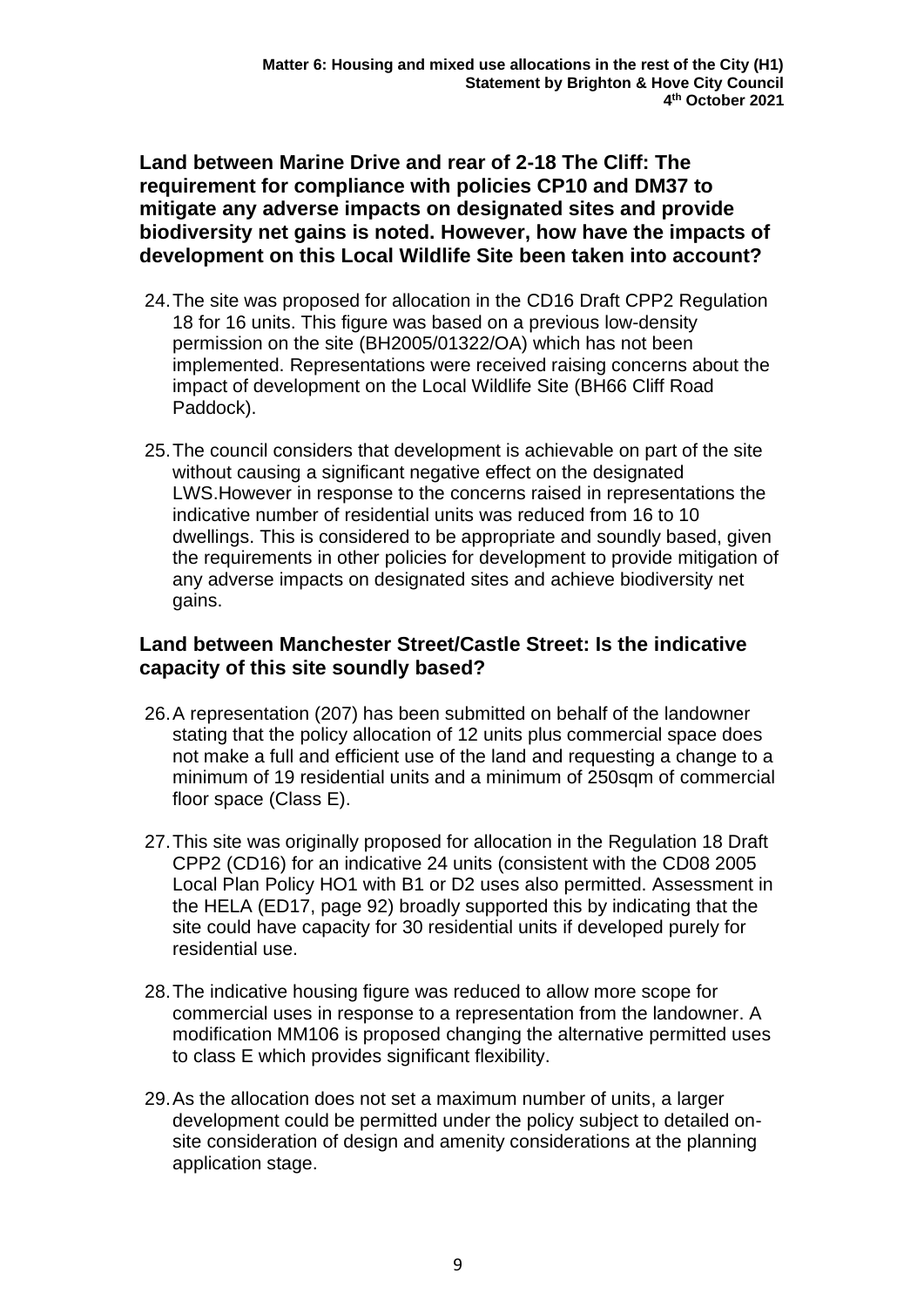#### **Preston Park Hotel: Are the requirements for occupation to be phased to align with the delivery of sewerage network reinforcement justified?**

- 30.This policy requirement was included at the request of Southern Water in their representation to the Draft Plan Regulation 18 consultation (CD18cv, page 3). The representation noted that local wastewater infrastructure in closest proximity to some sites, including the Preston Park Hotel, has limited capacity to accommodate the proposed development.
- 31.Whilst the requirement cannot be retrospectively applied to the extant planning permission, if an alternative planning application were submitted it is appropriate for the developer to consult with the service producer (Southern Water) with regard to this matter. It does not require phasing of the occupation of the development if, following consultation with the service provider, there was no need to do so. The consequences of occupation without any necessary reinforcement of the sewerage network justify the policy criterion.

#### **Saunders Glassworks: Is the indicative number of residential units soundly based? Would the site be capable of accommodating other permitted uses? Would the inclusion of such uses be necessary for soundness?**

- 32.Yes. The indicative number of residential units is based on a planning consent for site (BH2005/00343) for which an extension of time application was also subsequently granted (BH2010/03791) and has technically commenced. A scheme of this size has therefore been considered through the development management process and found to be appropriate. Independent assessment in the HELA (TP17, page 88) supported allocation for this number of units. The indicative figure is therefore considered justified and soundly based. It does not preclude a larger development if justified by detailed design work.
- 33.A representation (208) has been submitted on behalf of the landowner requesting that the allocation should permit a mixed-use proposal including commercial, leisure and community uses, as well as purposebuilt student accommodation (PBSA). The council agrees that some further flexibility would be appropriate and a modification (MM106) has been proposed to permit E class uses as part of a mixed-use scheme. The site is retained for a C3 residential allocation as the council's priority is to allocate the majority of sites for C3 use to help meet the City Plan housing target.

### **27-31 Church Street: Is the proposed indicative mix justified?**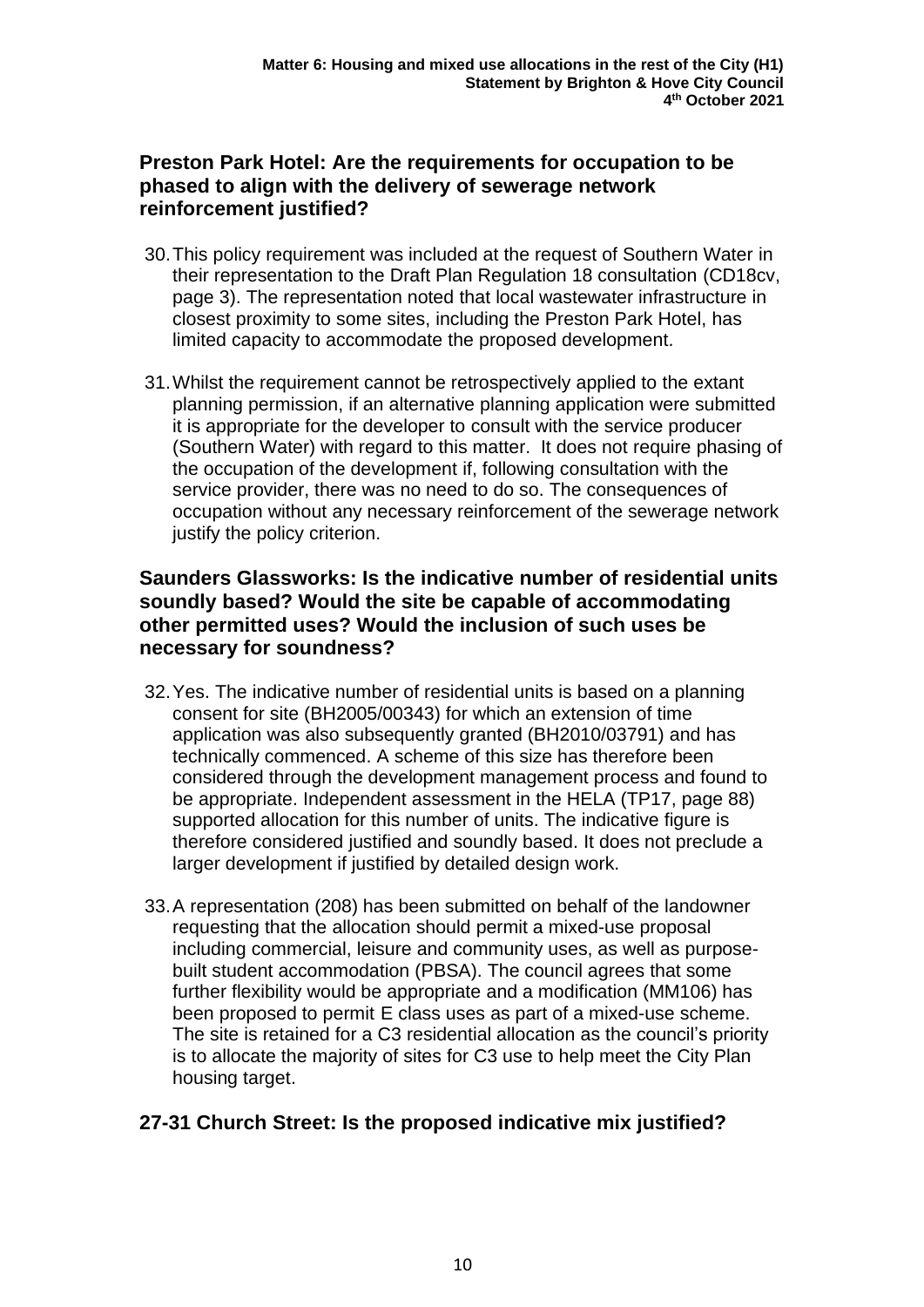34.This site is subject to an extant planning permission for housing-led mixed-use redevelopment which has technically commenced (BH2012/02555). A planning application for office development (BH2020/02801) has been approved subject to a Section 106 legal agreement, however it is currently uncertain that this will be implemented and retaining the allocation for residential use retains consistency with the commenced scheme.

#### **Land at corner of Fox Way and Foredown Road: How have flood risk considerations been reflected in this proposed allocation? What contribution does this site make to the green infrastructure in the locality and is its proposed allocation justified?**

- 35.The site appraisal for this site (TP07, page 100), informed by ED13a Strategic Flood Risk Assessment screening indicates that a small area is at low risk of surface water flooding and groundwater levels more than 5m below surface. The site passed the level 1 screening and sequential test (see TP08).
- 36.The site is privately-owned open space of the amenity greenspace typology and it is unknown whether public access is permitted. It is a relatively small site separated by Fox Way from a much larger area of open space which links northwards to the South Downs National Park. Whilst the site provides some modest benefits to the local green infrastructure network, this and other constraints affecting the site were considered in the SA site appraisal process (TP07, page 100) which concluded that the site could have potential for some residential uses subject to appropriate mitigation.
- 37.Outline planning permission has now been granted for residential development on the site (BH2021/00780) and the allocation is therefore justified.

#### **Hove Sorting Office: Are the development requirements soundly based?**

- 38.The indicative housing figure accords with the minimum density of 100 dwellings per hectare (dph) for major sites within Development Areas set out in CPP1 Policy CP14.
- 39.A representation (269) was received from the landowner, Royal Mail, arguing that a minimum of 128 residential units would be appropriate. However, the proximity of heritage assets such as the listed Hove Station building and the Willett Estate Conservation Area means that full consideration of the impacts of a denser scheme would be required at the planning application stage.
- 40.The allocation also permits some employment uses as part of a scheme to allow for additional flexibility. It was not considered appropriate to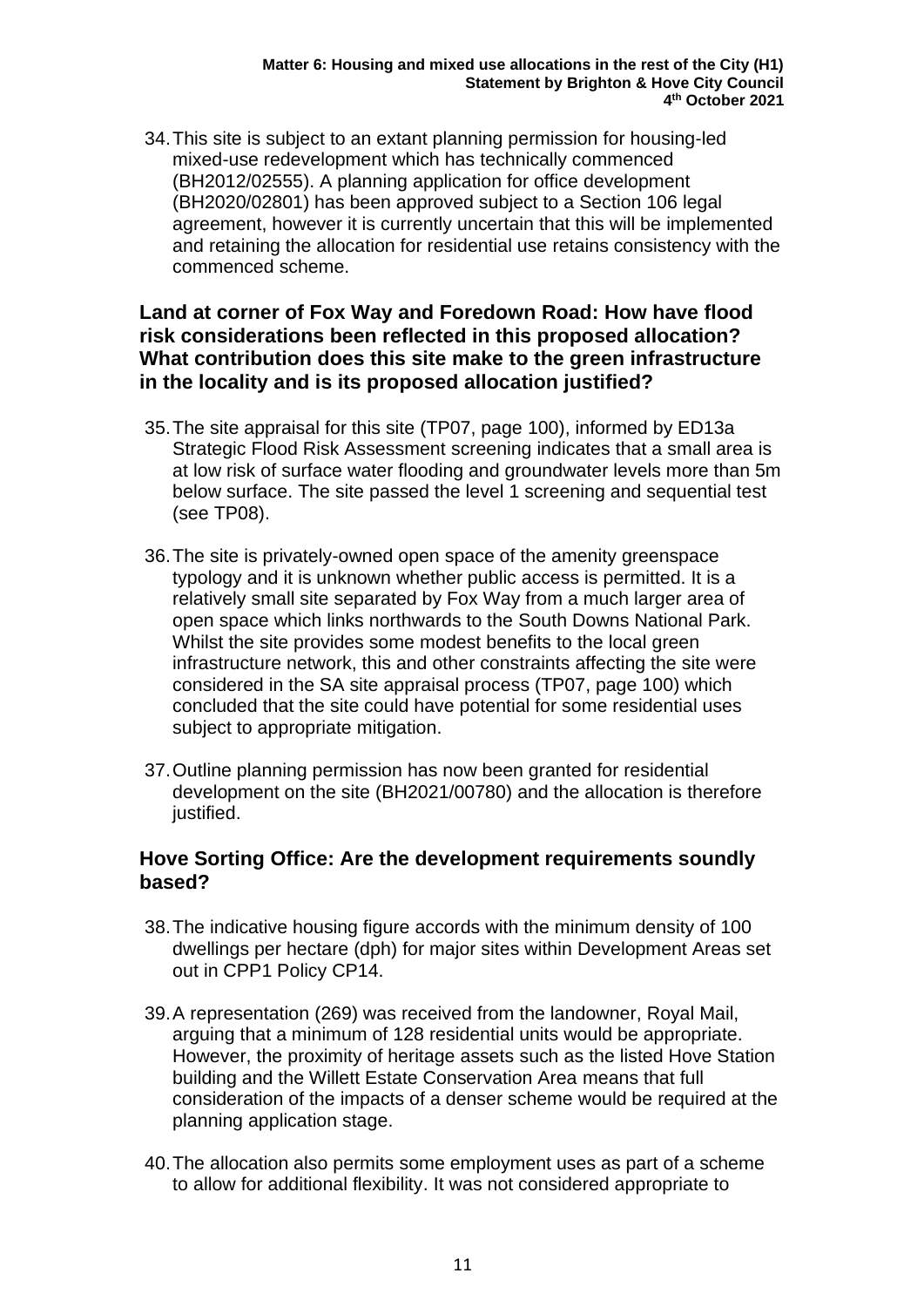require employment uses on the site due to its backland location and lack of street frontage. The development requirements are considered to be soundly based.

#### **71-76 Church Street: Does the indicative capacity of this site sufficiently take account of heritage considerations?**

- 41.The council acknowledges that an error was made during the site assessment process, as it did not take into account that the former drill hall in the northern part of the site is listed. The indicative capacity therefore does not sufficiently take account of heritage considerations.
- 42.The council has had regard to a representation made on behalf of the landowner (205) submitted at the Regulation 19 stage setting out a feasibility study for the development of the site. That representation proposes a scheme of 74 residential units and is predicated on the listed drill hall being demolished and the building fronting Church Street retained with a capacity of 10 residential units following conversion.
- 43.At this stage, it is unclear how the listed former drill hall could be adapted to an alternative use, but it is considered more likely to be suitable for ongoing employment uses rather than residential conversion. Therefore, it is proposed that Modification MM107 (as set out in BHCC02) is amended to an indicative 10 residential units to reflect the proposal in the feasibility study for the building fronting Church Street which is considered deliverable, and the requirement for employment directed to the northern part of the site.
- 44.This would not preclude a larger scheme, but full consideration of the site's constraints, particularly those relating to heritage, would be required at the planning application.

| MM <sub>1</sub><br>07 | Policy<br>H1,<br>page<br>176 | <b>Policy H1 Housing Sites and Mixed Use Sites</b><br>Amend the following rows in Table 7 Mixed Use Housing<br>Site Allocations to read: |                                                                   |                                                                                                                  | For consistency with<br>the heading in Table<br>6, to reflect changes<br>to the Use Classes    |
|-----------------------|------------------------------|------------------------------------------------------------------------------------------------------------------------------------------|-------------------------------------------------------------------|------------------------------------------------------------------------------------------------------------------|------------------------------------------------------------------------------------------------|
|                       |                              | Site Name                                                                                                                                | Indicative<br>number of<br>Residential<br>Units (Use Class<br>C3) | Minimum<br>Requirements for<br><b>Other Uses</b>                                                                 | Order, and to make<br>the allocation at 71-<br>76 Church Street<br>justified and<br>effective. |
|                       |                              | 71 - 76 Church<br>Street,<br><b>Brighton</b>                                                                                             | 50 10                                                             | B1 E(g)<br>Employment<br>floorspace in the<br>northern part of<br>the site on the<br>eround floor<br>which could |                                                                                                |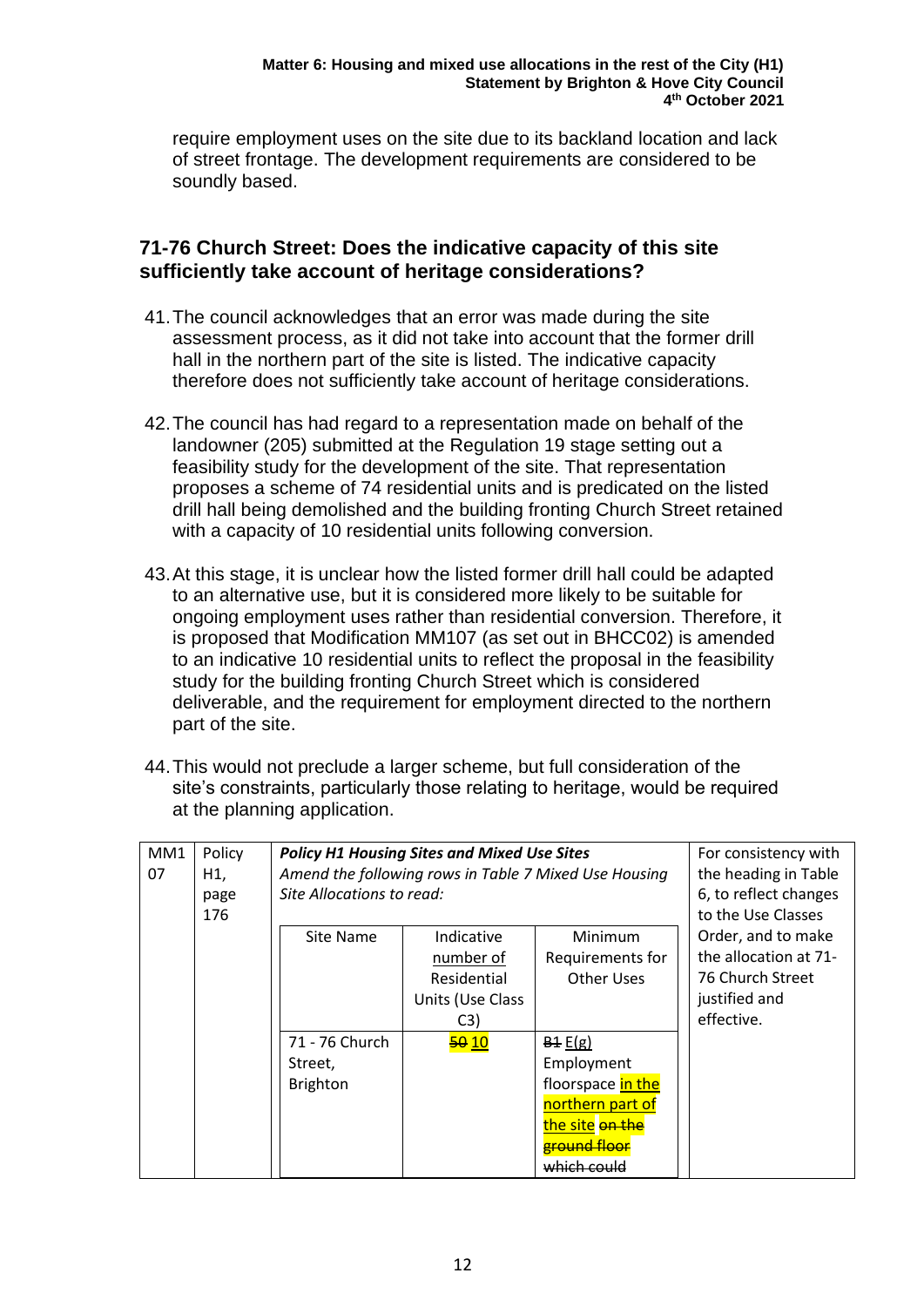|                   |     | include small                 |  |
|-------------------|-----|-------------------------------|--|
|                   |     | scale workshop                |  |
|                   |     | type units.                   |  |
|                   |     |                               |  |
|                   |     |                               |  |
|                   |     |                               |  |
|                   |     |                               |  |
| Post Office       | 110 | 3000sqm B <sub>1</sub> E(g)   |  |
| site, 62 North    |     | employment                    |  |
| Road,             |     | floorspace.                   |  |
| Brighton#         |     |                               |  |
| 27-31 Church      | 10  | 630sqm $E(g)$                 |  |
| Street (corner    |     | employment                    |  |
| with Portland     |     | floorspace B <sub>1</sub>     |  |
| Street)# $\Omega$ |     | Offices.                      |  |
| Former Dairy      | 14  | 500sqm B E use                |  |
| Crest Site, 35-   |     | class employment              |  |
| 39 The            |     | uses, ancillary               |  |
| Droveway,         |     | retail.                       |  |
| Hove, #           |     |                               |  |
| Kingsway/Basi     | 90  | Use classes B <sub>1</sub>    |  |
| n Road North      |     | $E(g)$ and B2 at              |  |
| (Site AB4 in      |     | <b>Basin Road North</b>       |  |
| Shoreham          |     | level, use classes            |  |
| Harbour Joint     |     | $E$ A2, B1 and                |  |
| Area Action       |     | ancillary A1 at               |  |
|                   |     |                               |  |
| Plan (JAAP)       |     | Kingsway level,               |  |
| Policy CA2)#      |     | and use class C3              |  |
|                   |     | on upper storeys.             |  |
| Prestwich         | 15  | Use class $B4 E(g)$           |  |
| House, North      |     | on lower storeys.             |  |
| Street,           |     |                               |  |
| Portslade (Site   |     |                               |  |
| SP1 in JAAP       |     |                               |  |
| Policy CA3)       |     |                               |  |
| Regency           | 45  | Use class B <sub>1</sub> E(g) |  |
| House, North      |     | on lower storeys              |  |
| Street,           |     |                               |  |
| Portslade (Site   |     |                               |  |
| SP4 in JAAP       |     |                               |  |
| Policy CA3)       |     |                               |  |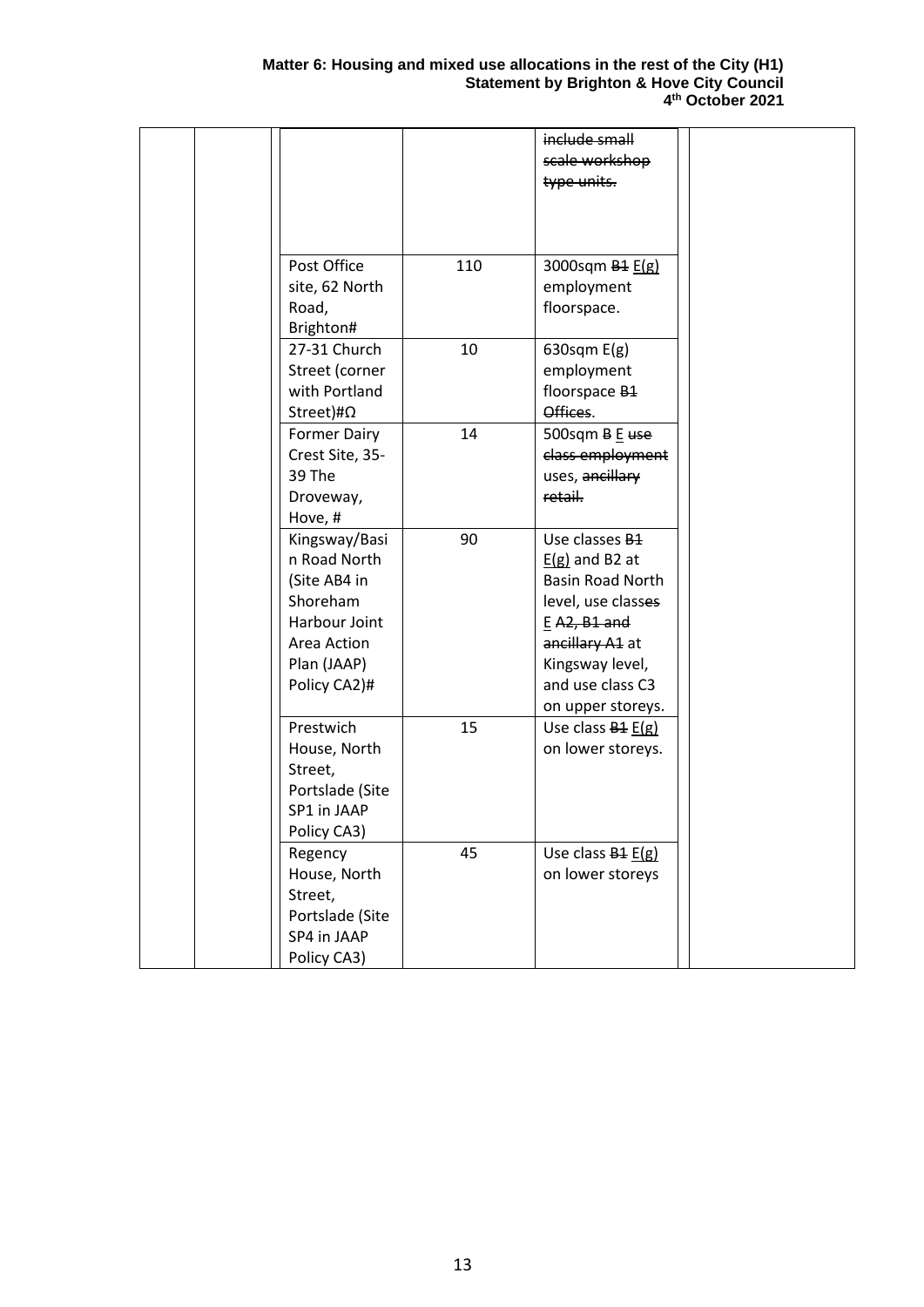#### **Matter 6: Housing and mixed use allocations in the rest of the City (H1) Statement by Brighton & Hove City Council 4 th October 2021**

| Former Flexer       | 45 | Use class $B4 E(g)$  |  |
|---------------------|----|----------------------|--|
|                     |    |                      |  |
| Sacks,              |    | on lower storeys     |  |
| Wellington          |    | and use class C3     |  |
| Road,               |    | on upper storeys.    |  |
| Portslade (Site     |    | Associated leisure   |  |
| SP5 in JAAP         |    | and assembly         |  |
| Policy CA3)         |    | (use class D) uses   |  |
|                     |    | may be permitted     |  |
|                     |    | provided they are    |  |
|                     |    | demonstrated to      |  |
|                     |    | be compatible        |  |
|                     |    | with residential     |  |
|                     |    | and employment       |  |
|                     |    | uses in the          |  |
|                     |    | vicinity.            |  |
| Church Road/        | 25 | The southern         |  |
| Wellington          |    | portion of the site  |  |
| Road/St             |    | is allocated for     |  |
| Peter's Road        |    |                      |  |
|                     |    | new employment       |  |
| (Site SP6 in        |    | development (use     |  |
| <b>JAAP Policy</b>  |    | classes $B_1 E(g)$ , |  |
| CA3)                |    | B2 and B3).          |  |
| <b>Station Road</b> | 15 | Use classes A1,      |  |
| site, Portslade     |    | A2, A3 and B1 E      |  |
| (Site SP7 in        |    | fronting Station     |  |
| <b>JAAP Policy</b>  |    | Road.                |  |
| CA3)                |    |                      |  |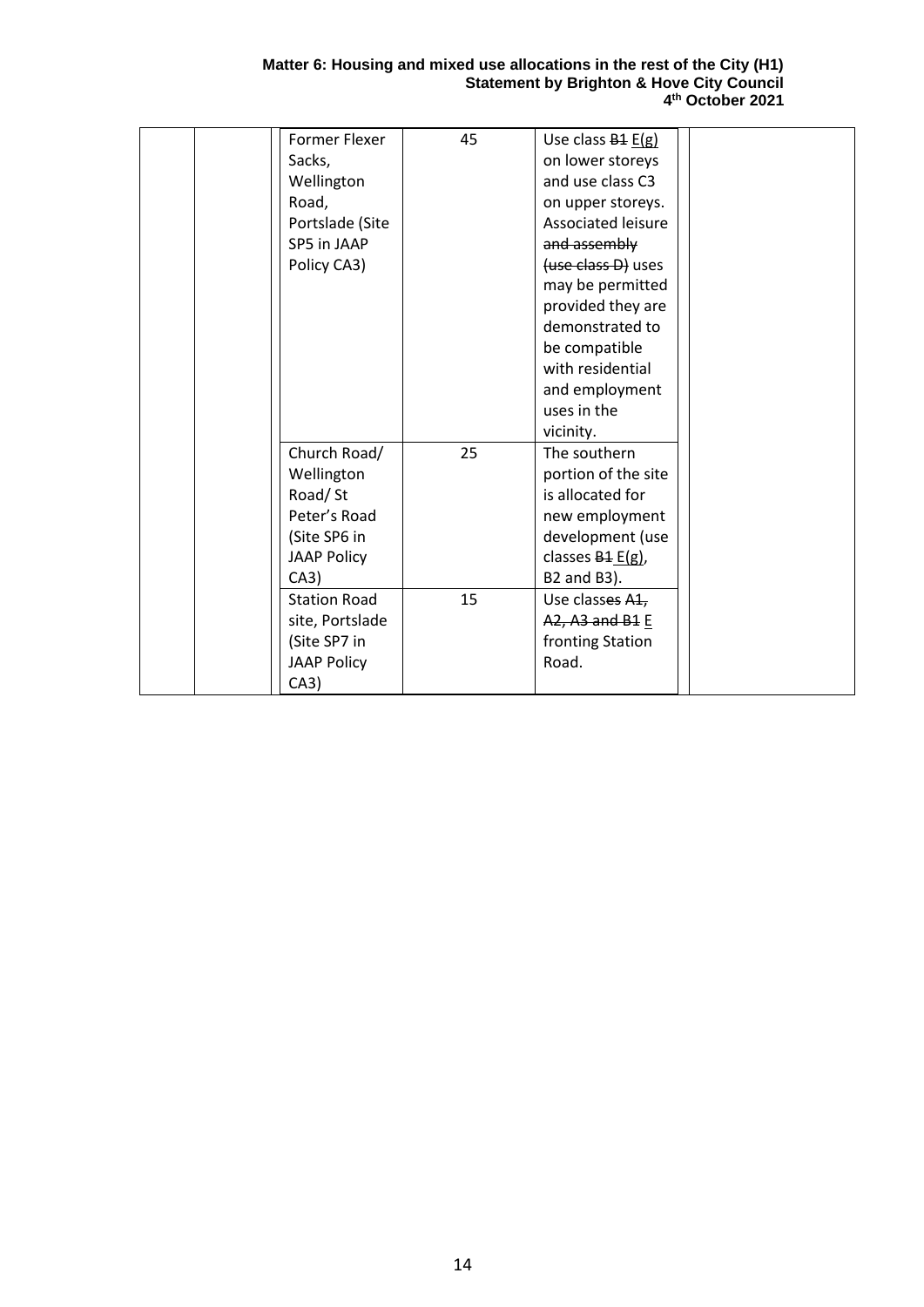#### **Appendix 1 – Updated Planning and Development Status of H1 Sites**

The table below provides updated information on the planning status (e.g. relevant planning applications and permissions granted) and development progress on all sites proposed for allocation in Policy H1 (including proposed Main Modifications).

The following colour coding is used in the table to indicate sites proposed for deletion in BHCC02 Revised Schedule of Main Modifications.

Site proposed for deletion for planning policy reasons.

Site proposed for deletion as development is now complete or substantially complete.

| <b>Policy H1 - Residential site allocations</b>                                |                                                                                                                                     |                                    |  |
|--------------------------------------------------------------------------------|-------------------------------------------------------------------------------------------------------------------------------------|------------------------------------|--|
| <b>Site</b>                                                                    | <b>Current planning status and development</b><br>progress                                                                          | Projected<br>delivery<br>timescale |  |
| Former St Aubyn's School,<br>76 High Street, Rottingdean,<br>Brighton, BN2 7JN | Applications BH2017/02681 and BH2017/02680 for<br>provision of 93 residential dwellings. Approved.<br><b>Construction commenced</b> | 2021-2023                          |  |
| Land between Marine Drive<br>and rear of 2-18 The Cliff,<br><b>Brighton</b>    | BH2007/00469 construction of 16 sustainable and<br>low carbon dwellings - approved. Lapsed 2010. No<br>further applications         | 2025-2030                          |  |
| 25 Ditchling Rise / rear of 57-<br>63 Beaconsfield Road,<br><b>Brighton</b>    | None                                                                                                                                | 2025-2030                          |  |
| 60-62 & 65 Gladstone Place,<br><b>Brighton</b>                                 | None                                                                                                                                | 2025-2030                          |  |
| 76-79 & 80 Buckingham<br>Road, Brighton, BN1 3RJ                               | BH2018/01137: 34 residential units and community<br>use unit (D1). Construction commenced.                                          | 2020/21<br>(complete)              |  |
| 87 Preston Road, Brighton,<br><b>BN1 4QG</b>                                   | BH2017/01083 Change of use from D1 to 25 C3<br>flats. Approved. Development completed.                                              | Now complete                       |  |
| Eastergate Road Garages,<br>Moulsecoomb, Brighton, BN2<br>4PB                  | BH2019/02413 - 30 transitional housing studio<br>apartments and 140m2 communal space. Under<br>consideration.                       | 2021/22                            |  |
| Land between Manchester<br>Street/Charles Street, BN2<br>1TF                   | None                                                                                                                                | 2025-2030                          |  |
| Preston Park Hotel, 216<br>Preston Road, Brighton, BN1<br>6UU                  | BH2015/04536 Change of use from C1 to C3 to<br>provide 22 flats. Approved. Not commenced.                                           | 2022/23                            |  |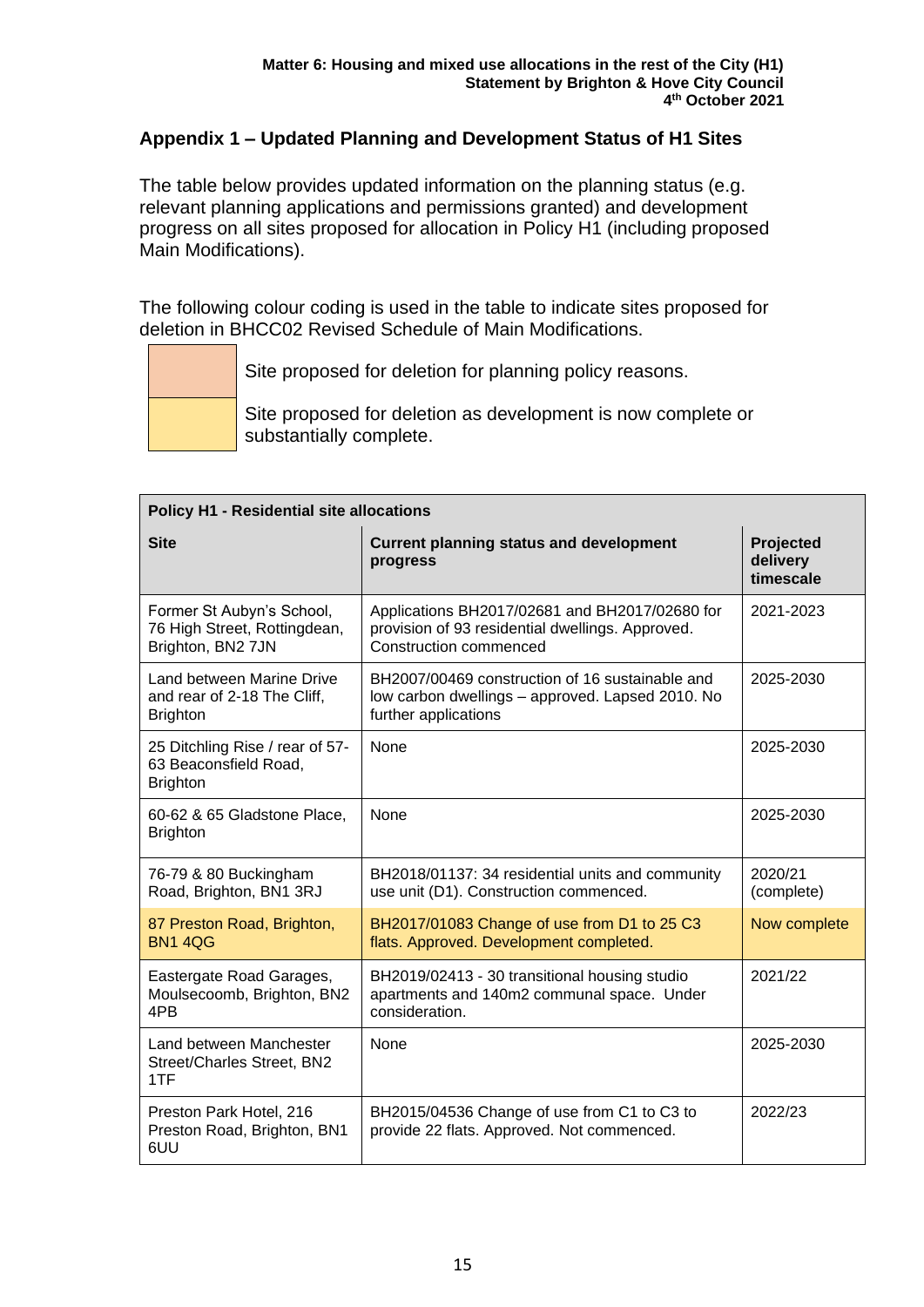| George Cooper House, 20-22<br><b>Oxford Street, Brighton</b>                                          | BH2018/02749 COU from B1 to create 10 C3 units,<br>including through the erection of an additional<br>storey. Substantially completed.                                                                                           | 2021/22                                        |
|-------------------------------------------------------------------------------------------------------|----------------------------------------------------------------------------------------------------------------------------------------------------------------------------------------------------------------------------------|------------------------------------------------|
| Old Ship Hotel (garage), 31-<br>38 Kings Road Brighton                                                | BH2018/03943 Remodelling of hotel accommodation<br>to include demolition of existing garage to provide<br>additional 54 bedrooms, swimming pool and other<br>uses. Approved                                                      | 2025-2030                                      |
|                                                                                                       | BH2014/02100 Demolition of garage and staff<br>accommodation and to provide 18 dwellings.<br>Approved.                                                                                                                           |                                                |
| Saunders Glassworks,<br>Sussex Place, Brighton, BN2<br>9QN                                            | BH2010/03791 extension of time granted to<br>BH2005/00343: 49 residential units. Some<br>discharge of conditions (2013).                                                                                                         | 2025-2030                                      |
|                                                                                                       | BH2020/00679 Outline application for erection of 9<br>houses - refused. Appeal dismissed on grounds that<br>the proposed development would not make efficient<br>use of this previously developed and accessible site            |                                                |
| 2-16 Coombe Road,<br>Brighton, BN2 4EA                                                                | <b>None</b>                                                                                                                                                                                                                      | Proposed for<br>deletion under<br><b>MM102</b> |
| Outpatients Department,<br><b>Royal Sussex County</b><br>Hospital                                     | None                                                                                                                                                                                                                             | 2025-2030                                      |
| <b>Whitehawk Clinic, Whitehawk</b><br>Road, Brighton                                                  | BH2017/01665 Demolition of D1 clinic and provision<br>of 38 dwellings. Approved. Development completed.                                                                                                                          | Now complete                                   |
| <b>Buckley Close garages,</b><br>Hangleton                                                            | BH2018/03600 Demolition of existing garages and<br>erection of 3no two storey residential blocks<br>providing 12 flats. Development completed.                                                                                   | Now complete                                   |
| Former playground,<br>Swanborough Drive,<br>Whitehawk                                                 | None                                                                                                                                                                                                                             | 2025-2030                                      |
| Former Hollingbury Library                                                                            | None                                                                                                                                                                                                                             | 2025-2030                                      |
| 29-31 New Church Road,<br>Hove                                                                        | BH2018/02126 Mixed-use development to provide<br>nursery, education, office, car park and 45 C3 units.<br>Approved. Commenced 2020/21                                                                                            | 2021/22                                        |
| 189 Kingsway, Hove                                                                                    | BH2017/01108 60 C3 dwellings. Approved.<br>Development substantially completed.                                                                                                                                                  | 2021/22                                        |
| Kings House, Grand Avenue,<br>Hove                                                                    | Bh2018/00868 and 00869 Demolition of Grand<br>House and conversion of remaining building to<br>provide 69 flats. Erection of 6 and 10 storey building<br>to provide 100 flats. Approved. Development<br>substantially completed. | 2021/22                                        |
| Victoria Road Former<br>Housing Office (adjacent<br>Portslade Town Hall), Victoria<br>Road, Portslade | BH2019/02578 42no residential units. Commenced<br>2020/21                                                                                                                                                                        | 2021/22                                        |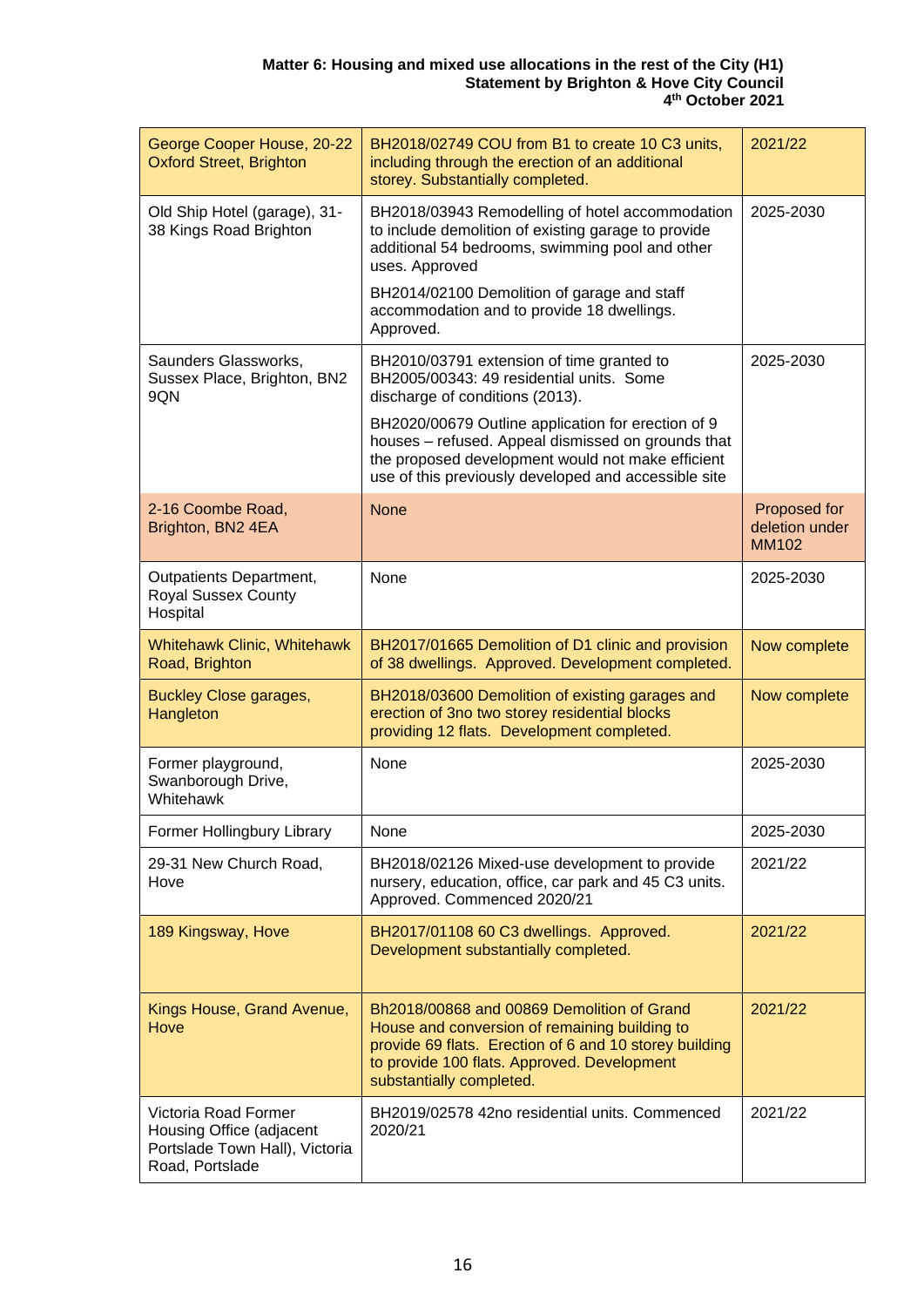#### **Matter 6: Housing and mixed use allocations in the rest of the City (H1) Statement by Brighton & Hove City Council 4 th October 2021**

| Land at the corner of Fox<br>Way and Foredown Road,<br>Portslade                                  | BH2021/00780 - Outline application for 14 houses.<br>Approved subject to S106 agreement                                                                                                                                            | 2025-2030 |
|---------------------------------------------------------------------------------------------------|------------------------------------------------------------------------------------------------------------------------------------------------------------------------------------------------------------------------------------|-----------|
| Smokey Industrial Estate,<br>Corner of Church Road,<br>Lincoln Road & Gladstone<br>Road Portslade | None                                                                                                                                                                                                                               | 2025-2030 |
| Land south of Lincoln Street<br>Cottages, 15-26 Lincoln<br>Street, Brighton                       | None                                                                                                                                                                                                                               | 2025-2030 |
| Hove Sorting Office, 88<br>Denmark Villas, Hove                                                   | None                                                                                                                                                                                                                               | 2025-2030 |
| Former Belgrave Centre and<br>ICES, Clarendon Place,<br>Portslade                                 | BH2018/03629 104 C3 units. Approved.<br>Development commenced.                                                                                                                                                                     | 2023/24   |
| Wellington House, Portslade                                                                       | None                                                                                                                                                                                                                               | 2025-2030 |
| <b>Policy H1 - Mixed use site allocations</b>                                                     |                                                                                                                                                                                                                                    |           |
| City College, Pelham Tower<br>(and car-park), Pelham Street                                       | BH2018/02607: Hybrid application to provide a<br>mixed-use development to provide D1 uses, and up<br>to 135 C3 units. Reserved matters application<br>BH2020/00326. Both approved and development<br>commenced                     | 2023-2025 |
| 71 - 76 Church Street,<br><b>Brighton</b>                                                         | None                                                                                                                                                                                                                               | 2025-2030 |
| Post Office site, 62 North<br>Road, Brighton                                                      | Pre-application discussions                                                                                                                                                                                                        | 2025-2030 |
| 27-31 Church Street (corner<br>with Portland Street)                                              | BH2012/02555 Mixed use development of 9<br>dwellings, 341sqm retail, 631sqm office. Approved<br>and technically commenced.<br>BH2020/02801 - offices - approved subject to S106.                                                   | 2025-2030 |
|                                                                                                   |                                                                                                                                                                                                                                    | 2022/23   |
| Former Dairy Crest Site, 35-<br>39 The Droveway, Hove                                             | BH2020/00931 - Mixed-use 19 dwellings &<br>commercial space - Under Consideration                                                                                                                                                  |           |
|                                                                                                   | BH2018/03798 - Mixed use development to include<br>1435 sqm flexible use scheme (B1a, A1, A2, A3, D1)<br>and 14 C3 units. Approved subject to S106.                                                                                |           |
|                                                                                                   | BH2017/04050 Mixed use development to include<br>1383sqm flexible use scheme (B1a, A1, A2, A3, D1)<br>and erection of new wing to deliver 14 C3 units.<br>Approved on appeal.                                                      |           |
| Kingsway/Basin Road North                                                                         | 9-16 Aldrington Basin - BH2012/04044 - 52<br>dwellings and various commercial premises.<br>Approved but unimplemented. A developer has<br>recently undertaken early public consultation on an<br>alternative scheme for this site. | 2025-2030 |